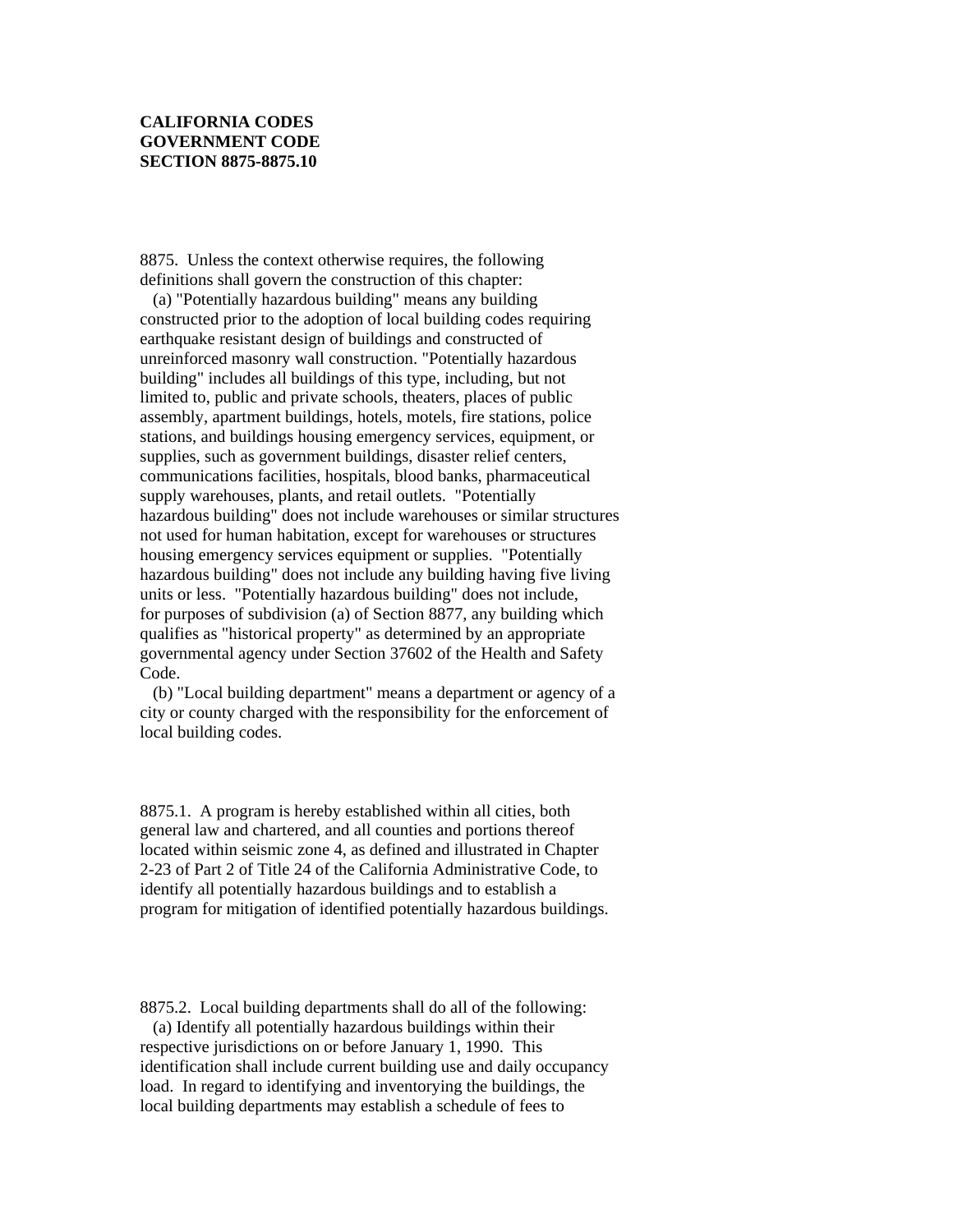recover the costs of identifying potentially hazardous buildings and carrying out this chapter.

 (b) Establish a mitigation program for potentially hazardous buildings to include notification to the legal owner that the building is considered to be one of a general type of structure that historically has exhibited little resistance to earthquake motion. The mitigation program may include the adoption by ordinance of a hazardous buildings program, measures to strengthen buildings, measures to change the use to acceptable occupancy levels or to demolish the building, tax incentives available for seismic rehabilitation, low-cost seismic rehabilitation loans available under Division 32 (commencing with Section 55000) of the Health and Safety Code, application of structural standards necessary to provide for life safety above current code requirements, and other incentives to repair the buildings which are available from federal, state, and local programs. Compliance with an adopted hazardous buildings ordinance or mitigation program shall be the responsibility of building owners.

 Nothing in this chapter makes any state building subject to a local building mitigation program or makes the state or any local government responsible for paying the cost of strengthening a privately owned structure, reducing the occupancy, demolishing a structure, preparing engineering or architectural analysis, investigation, or design, or other costs associated with compliance of locally adopted mitigation programs.

 (c) By January 1, 1990, all information regarding potentially hazardous buildings and all hazardous building mitigation programs shall be reported to the appropriate legislative body of a city or county and filed with the Seismic Safety Commission.

8875.3. Local jurisdictions undertaking inventories and providing structural evaluations of potentially hazardous buildings pursuant to this chapter shall have the same immunity from liability for action or inaction taken pursuant to this chapter as is provided by Section 19167 of the Health and Safety Code for action or failure to take any action pursuant to Article 4 (commencing with Section 19160) of Chapter 2 of Part 3 of Division 13 of the Health and Safety Code.

8875.4. The Seismic Safety Commission shall report annually to the Legislature on the filing of mitigation programs from local jurisdictions. The annual report required by this section shall review and assess the effectiveness of building reconstruction standards adopted by cities and counties pursuant to this article and shall, commencing on or before January 1, 2007, include an evaluation of the impact and effectiveness of Section 8875.10.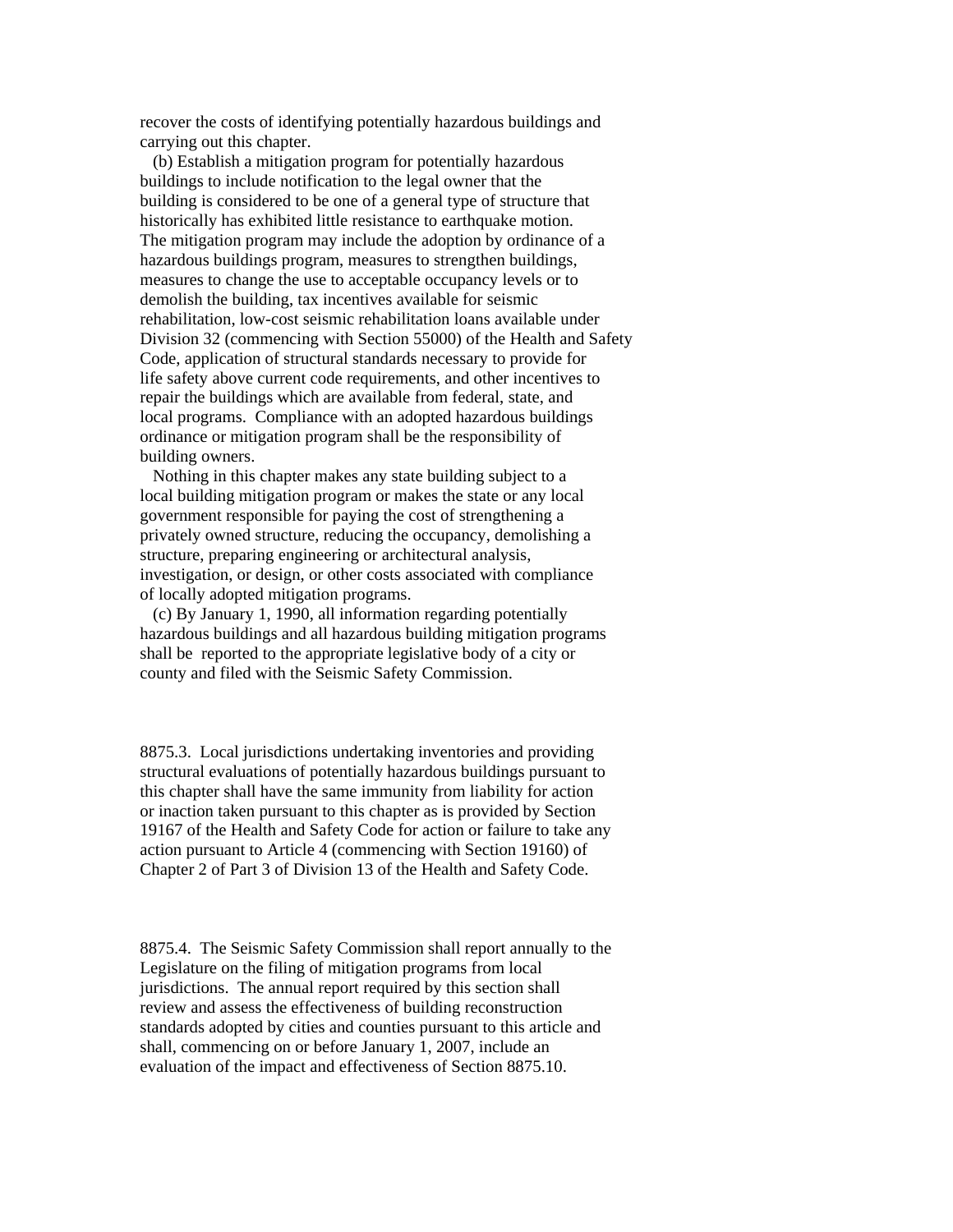8875.5. The Seismic Safety Commission shall coordinate the earthquake-related responsibilities of government agencies imposed by this chapter to ensure compliance with the purposes of this chapter.

8875.6. On and after January 1, 1993, the transferor, or his or her agent, of any unreinforced masonry building with wood frame floors or roofs, built before January 1, 1975, which is located within any county or city shall, as soon as practicable before the sale, transfer, or exchange, deliver to the purchaser a copy of the Commercial Property Owner's Guide to Earthquake Safety described in Section 10147 of the Business and Professions Code. This section shall not apply to any transfer described in Section 8893.3.

8875.7. If the transferee has received notice pursuant to Section 8875.8, and has not brought the building or structure into compliance within five years of that date, the owner shall not receive payment from any state assistance program for earthquake repairs resulting from damage during an earthquake until all other applicants have been paid.

8875.8. (a) An owner who has received actual or constructive notice that a building located in seismic zone 4 is constructed of unreinforced masonry shall post in a conspicuous place at the entrance of the building, on a sign not less than  $5 \times 7$  the following statement, printed in not less than 30-point bold type:

 "This is an unreinforced masonry building. Unreinforced masonry buildings may be unsafe in the event of a major earthquake."

 (b) Notwithstanding subdivision (a), unless the owner of a building subject to subdivision (a) is in compliance with that subdivision on and after December 31, 2004, an owner who has received actual or constructive notice that a building located in seismic zone 4 is constructed of unreinforced masonry and has not been retrofitted in accordance with an adopted hazardous building ordinance or mitigation program shall post in a conspicuous place at the entrance of the building, on a sign not less than 8 X 10 the following statement, with the first two words printed in 50-point bold type and the remaining words in at least 30-point type:

 "Earthquake Warning. This is an unreinforced masonry building. You may not be safe inside or near unreinforced masonry buildings during an earthquake."

 (c) Notice of the obligation to post a sign, as required by subdivisions (a) and (b), shall be included in the Commercial Property Owner's Guide to Earthquake Safety.

(d) Every rental or lease agreement entered into after January 1,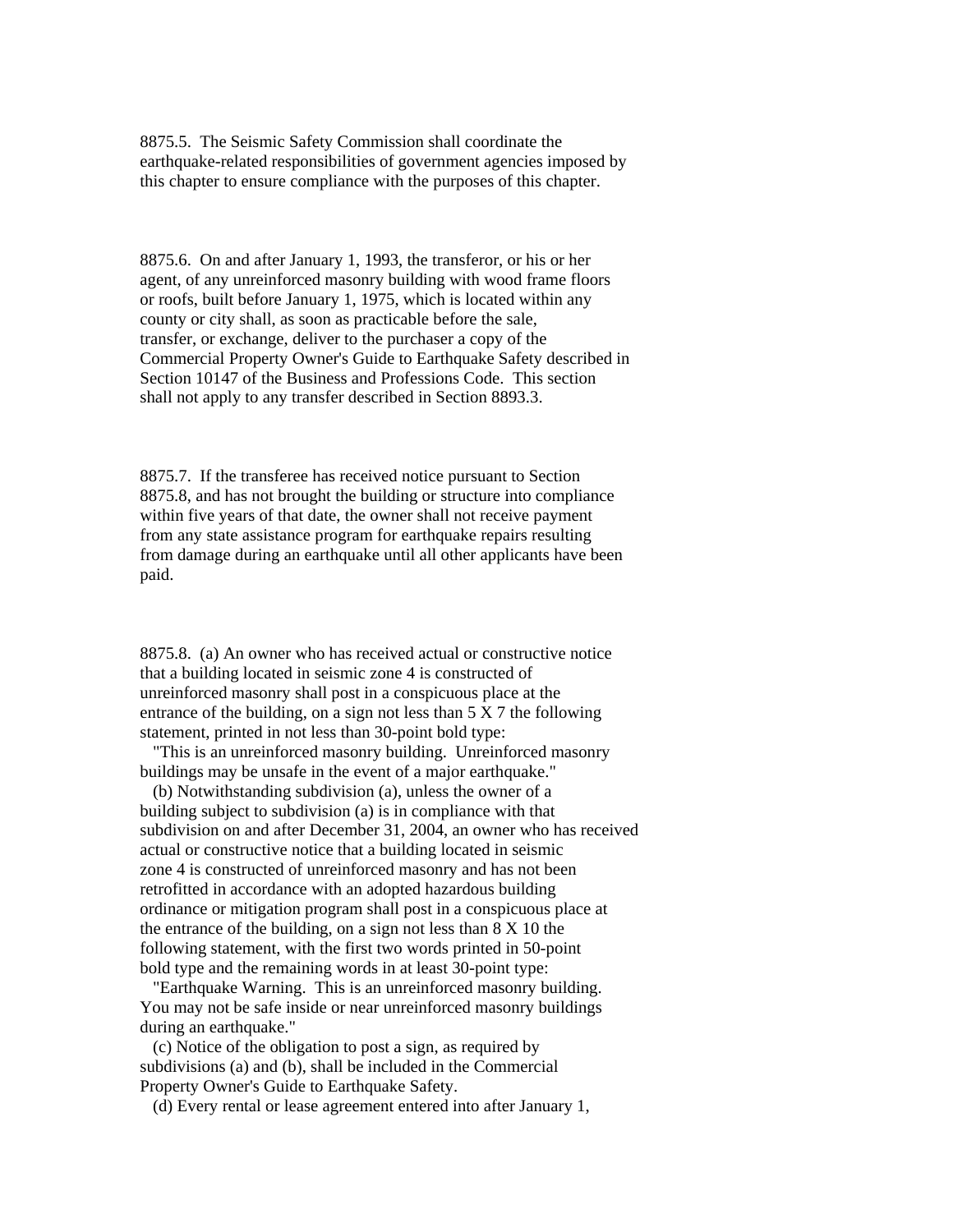2005, involving a building subject to the requirements of subdivision (b) shall contain the following statement: This building, which you are renting or leasing, is an unreinforced masonry building. Unreinforced masonry buildings have proven to be unsafe in the event of an earthquake. Owners of unreinforced masonry buildings are required to post in a conspicuous place at the entrance of the building, the following statement:

 "Earthquake Warning. This is an unreinforced masonry building. You may not be safe inside or near an unreinforced masonry building during an earthquake."

 (e) An owner who is subject to subdivision (b) and who does not comply with subdivision (a) may be subject to an administrative fine of two hundred fifty dollars (\$250) to be levied by the local building department no sooner than 15 days after the local building department notifies the owner that the owner is subject to the administrative fine. If the owner does not comply with the requirements of that subdivision within 30 days of the first administrative fine, the owner may be subject to an additional administrative fine of one thousand dollars (\$1,000).

 (f) If an owner who is subject to subdivision (b) does not comply with subdivision (b), any person may bring a civil action for injunctive relief if all of the following have been met:

 (1) He or she has made a request to an appropriate authority for administrative enforcement of this section at least 90 days prior to the action.

 (2) An administrative fine has not been levied since the request was made pursuant to paragraph (1).

 (3) At least 15 days prior to the filing of the action, the person has served on each proposed defendant a notice containing the following statement:

 "You are receiving this notice because you are alleged to be in violation of Section 8875.8 of the Government Code, which requires that the owner of an unreinforced masonry building post a sign, not less than 8 X 10, in a conspicuous place at the entrance of the building with the following statement, with the first two words printed in 50-point boldface type and the remaining words in at least 30-point type:

 "Earthquake Warning. This is an unreinforced masonry building. You may not be safe inside or near unreinforced masonry buildings during an earthquake.

 Failure to post the sign in compliance with subdivision (b) of Section 8875.8 within 15 days of receipt of this notice entitles the sender of the notice to file an action against you in a court of law for injunctive relief.'"

 (4) The owner has failed to post the sign in accordance with the requirements of subdivision (b) within 15 days of receipt of the notice served pursuant to this subdivision.

 (g) The prohibitions and sanctions imposed pursuant to this section are in addition to any other prohibitions and sanctions imposed by law. A civil action for injunctive relief pursuant to this section shall be independent of any other rights and remedies.